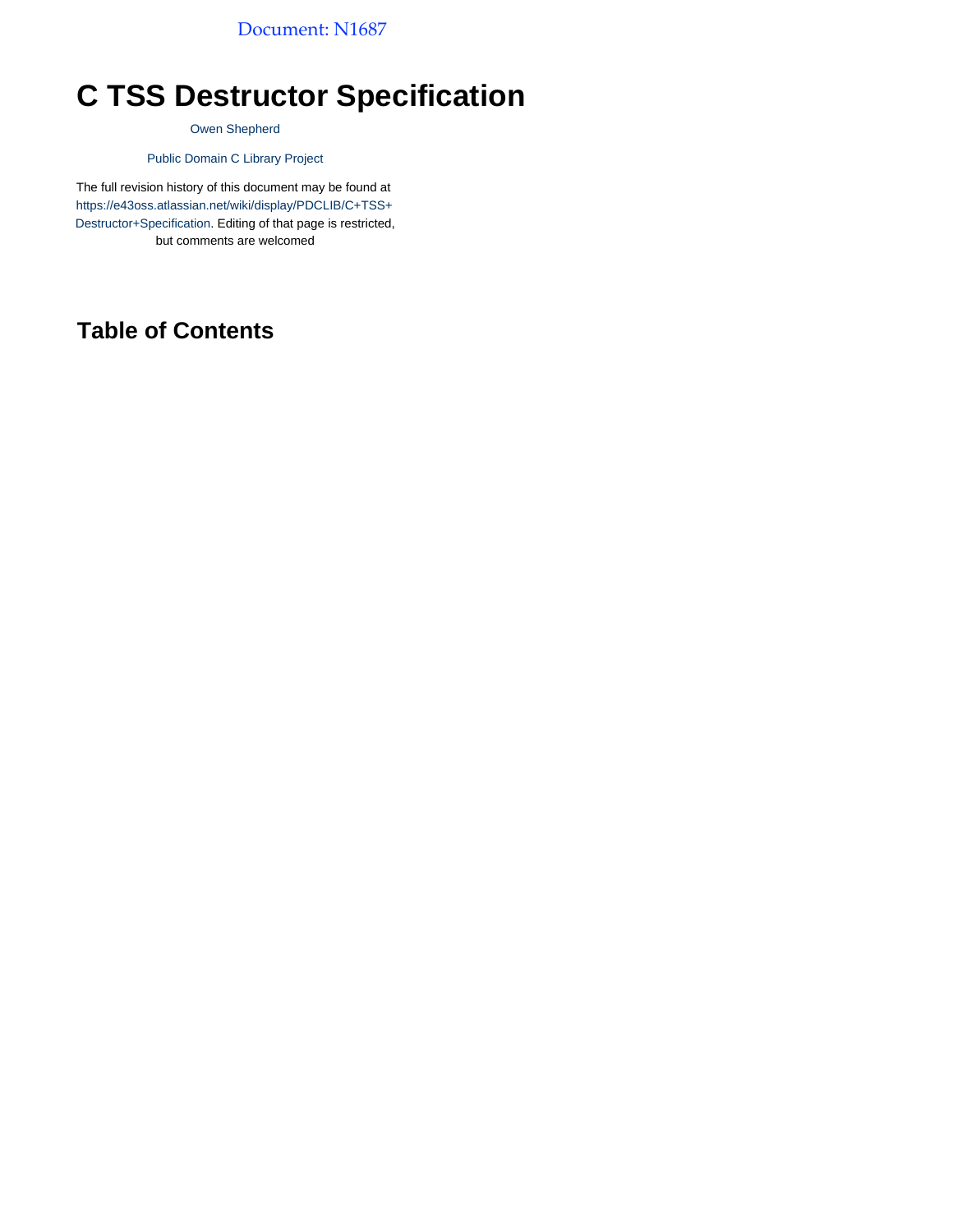- 1 [Table of Contents](#page-0-1)
- 2 [Introduction](#page-2-0)
- 3 [Existing implementations and specifications](#page-2-1)
	- 3.1 [POSIX.1 2008](#page-2-2)
	- 3.2 [Microsoft Windows](#page-2-3)
	- $3.3 C++2011$  $3.3 C++2011$
- 4 [Proposed Behavior](#page-3-1)
	- 4.1 [Implementation Considerations](#page-3-2)
	- 4.2 [Proposed Technical Corrigendum](#page-4-0)
- 5 [Change History](#page-5-0)
- 6 [Page Properties](#page-5-1)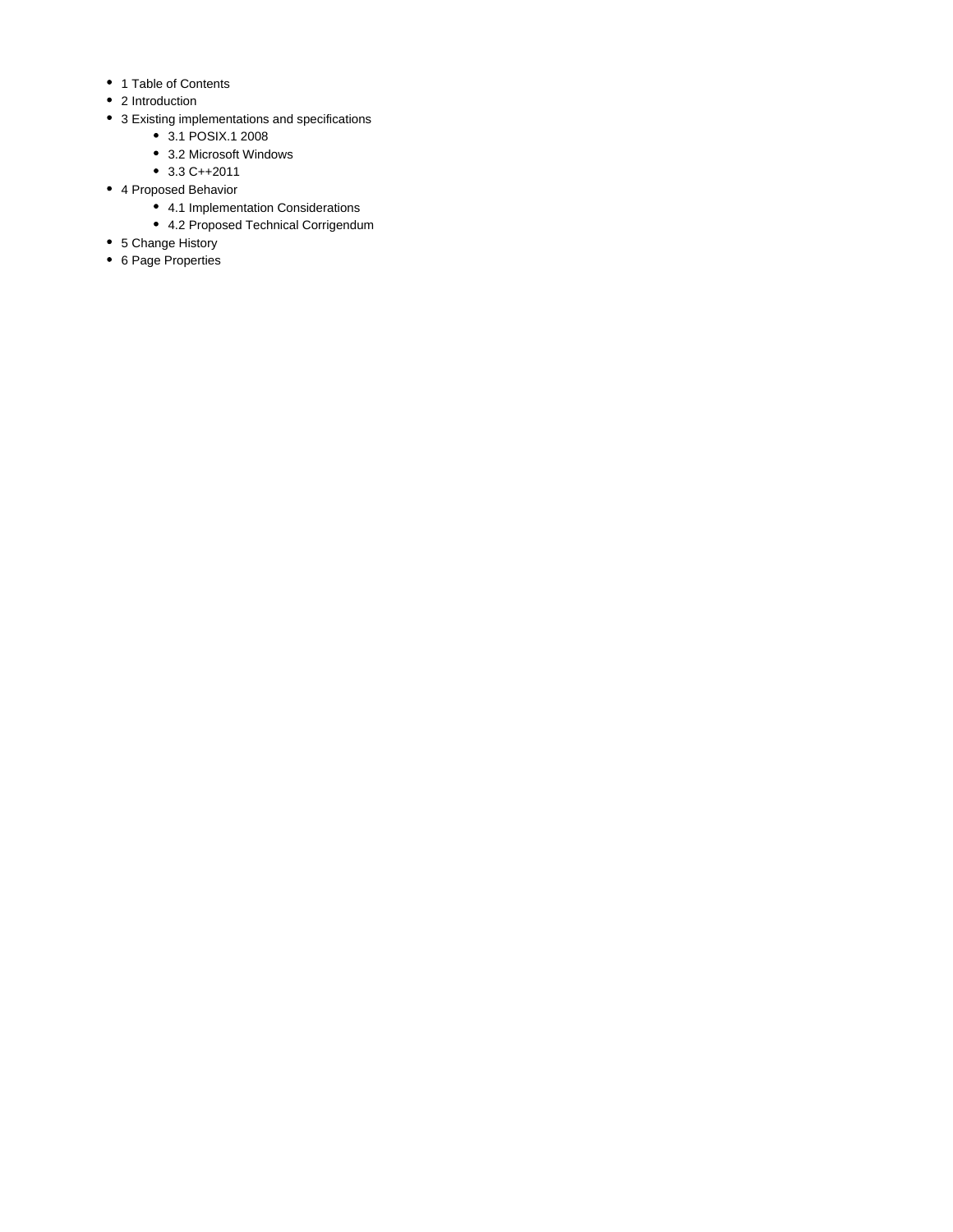### <span id="page-2-0"></span>**Introduction**

The final release of the C11 international standard leaves many aspects regarding thread local storage unspecified. Specifically, the following aspects are unspecified:

- If or when destructors for thread specific storage ("tss") objects are invoked
- The ordering (or lack thereof) of destructor invocation
- The identity of the thread invoking the TSS destructors
- The number of times TSS destructors may be invoked (and the meaning of the TSS\_DTOR\_ITERATIONS constant)
- The behavior of TSS destructor invocation in the face of parallel modifications

This ambiguity leaves the utility of the TSS feature in a fully conforming application (i.e. one not relying on additional assertions by the implementation) greatly reduced. In particular, it prevents the usage of the thread specific storage feature for reliable resource cleanup

This proposal is submitted in relation to specification defect reports [DR 416](http://open-std.org/JTC1/SC22/WG14/www/docs/dr_416.htm) (by the same author as this proposal) and [DR 424](http://open-std.org/JTC1/SC22/WG14/www/docs/dr_424.htm). This proposal will look at existing implementations of thread specific storage and their behavior, and will then propose alterations to the C11 standard .

## <span id="page-2-1"></span>**Existing implementations and specifications**

This proposal will look at the specifications of thread specific storage and related mechanisms under two common platforms (POSIX.1 2008 and Microsoft Windows) and additionally at the defined behaviour of the C++11 international standard.

### <span id="page-2-2"></span>**POSIX.1 2008**

POSIX.1 implements thread specific storage under the POSIX Threads ("pthreads") API. It is implemented in terms of the type pthread\_key\_t, which mirrors  $\text{ts}_t$ , and four functions, which exactly mirror those provided by the C11 standard:

| <b>C11 Function</b> | <b>POSIX.1 Function</b> |
|---------------------|-------------------------|
| tss create          | pthread key create      |
| tss_get             | pthread_getspecific     |
| tss_set             | pthread_setspecific     |
| tss delete          | pthread_key_delete      |

In addition, POSIX.1 defines the constant PTHREAD\_DESTRUCTOR\_ITERATIONS which has a description which presumably matches the intent of the C11 specification's TSS\_DTOR\_ITERATIONS constant.

POSIX.1 defines that, at thread exit time

- For each key which was created with a destructor, the value associated with the key will be set to NULL and the key's destructor will be invoked with the value that the key had immediately prior to being set to NULL
- The ordering of destructor calls for distinct keys is undefined
- If after invoking the destructor for each key created with one there remain keys with destructors which have values which are non-NULL, the process will be repeated up to PTHREAD\_DESTRUCTOR\_ITERATIONS times.
- POSIX.1 leaves undefined the behaviour of invoking pthread\_exit (the function which exits a thread, analogously to C11's thrd\_exi t) from within a destructor

POSIX.1 defines that pthread\_key\_delete and exit do **not** cause destructor invocations.

POSIX.1 leaves undefined whether destructors for keys created or destroyed concurrently with a thread running destructors (in another thread, or from a destructor running on the thread executing destructors) will alter the set of destructors run by said thread.

#### <span id="page-2-3"></span>**Microsoft Windows**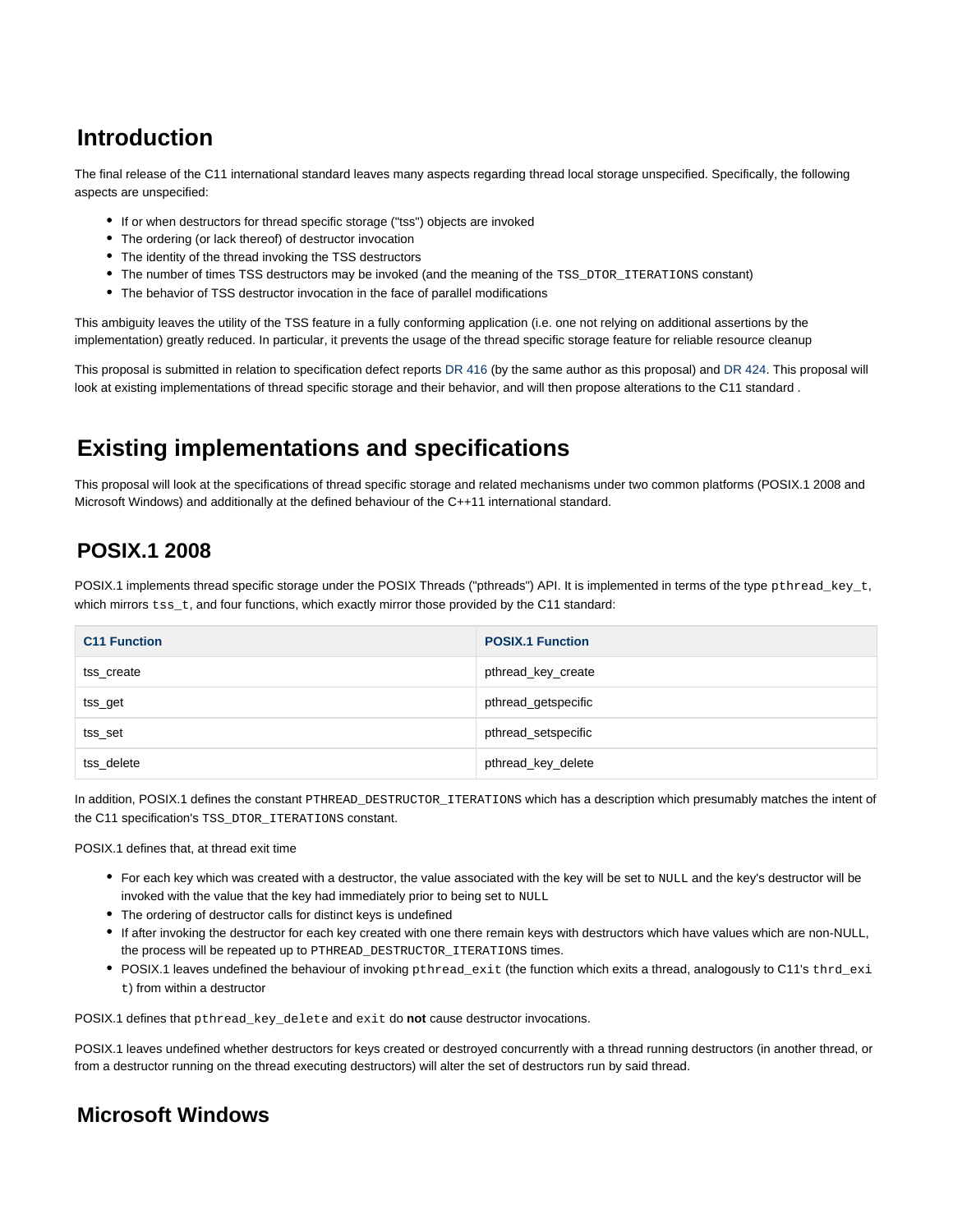Thread Specific Storage on Microsoft Windows is implemented in terms of four functions:

```
// Common Win32 API types, defined for those unfamiliar:
typedef uint32_t DWORD;
typedef void *LPVOID;
// Win32 TLS functions
DWORD TlsAlloc(void);
BOOL TlsFree(DWORD dwTlsIndex);
BOOL TlsSetValue(DWORD dwTlsIndex, LPVOID lpTlsValue);
LPVOID TlsGetValue(DWORD dwTlsIndex);
```
The function TlsAlloc is used in order to allocate a new thread specific storage "index.", Note that the Windows API does not directly have any concept of a thread local storage destructor. The TlsFree function is used to deallocate a thread specific storage index. The TlsSetValue and TlsGetValue functions, aside from the differences in the types involved and method of indicating errors, behave in the same manner as the tss \_set and tss\_get functions in the C11 standard.

Windows does not directly provide destructor support for thread specific storage objects, but does provide mechanisms by which they may be implemented:

- A dynamic link library ("DLL") may provide an entry point, conventionally called DllMain, which receives notifications on various events, including thread startup and termination
- On recent versions of Windows (5.1/XP, released 2001) and above, an executable may request to have similar notifications delivered to one or more functions by placing a structure pointing to them in a table placed in a specifically located executable segment

Either method may be used to implement thread local storage destructors (the former is used by, for example, the [pthreads-win32](http://www.sourceware.org/pthreads-win32/) library to implement the POSIX.1 threading library on top of Windows).

A caveat which must be noted with either of the above methods of implementing thread specific storage destructors is that in both cases the notifications are delivered while the system holds a lock on an internal mutex (The "Loader lock", which is also taken internally during calls to certain functions exposed by the system)

#### <span id="page-3-0"></span>**C++2011**

C++2011 introduces the language keyword thread\_local, aligned to the thread\_local macro introduced by <threads.h> and \_Thread\_l ocal keyword in C11, which introduces an object of thread local storage duration. C++ objects have both constructors and destructors, and therefore must be allocated and constructed before first use in a thread, and destroyed and deallocated at thread exit.

C++ defines that thread local storage destructors are called

- As a result of calling  $ext{exit}$  for objects associated with the thread that invoked  $ext{exit}$ , prior to commencing invocation of functions registered with atexit
- Upon return from main, for the objects associated with the process' initial thread (following the rule that an application which returns from main shall behave as if exit was invoked with the value returned)
- Upon thread exit (in unspecified order)

It is noted that the requirement that destructors be called from exit differs from that of POSIX.1. It is also noted that C++ does not need to invoke destructors multiple times because of the nature of C++ objects.

### <span id="page-3-1"></span>**Proposed Behavior**

<span id="page-3-2"></span>The proposed behavior is to align the C specification behavior with POSIX.1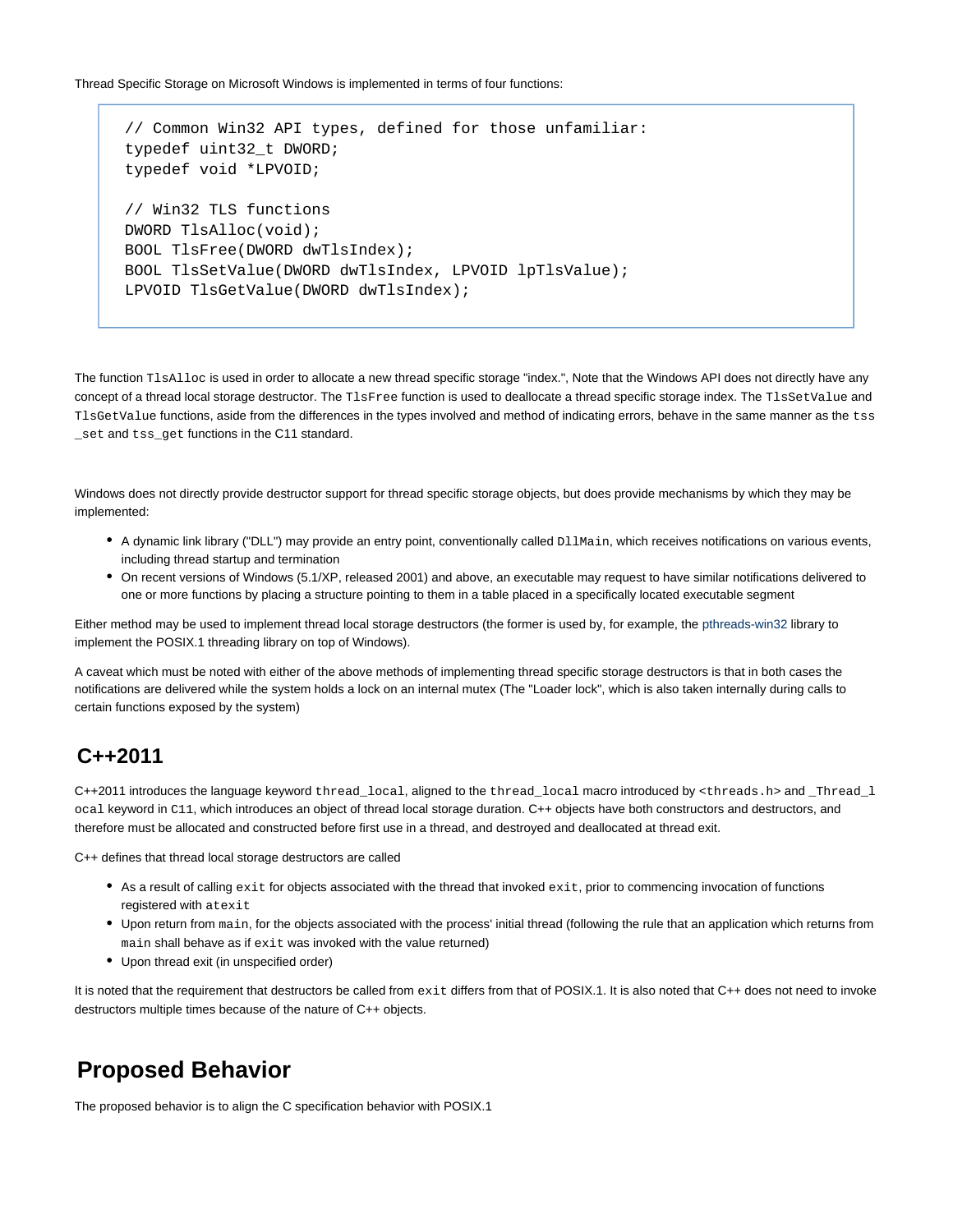#### **Implementation Considerations**

The behavior of the thread specific storage primitives defined in the POSIX.1 specification are thought to be possible to implement on all platforms which support threads. On platforms which do not implement thread specific storage destructors natively, or which do so in a manner incompatible with the mechanisms defined by POSIX.1 can be handled either by

- Implementation of the invocation of thread specific storage destructors using a platform dependent mechanism, as done by pthreads-w in32, referenced above
- Implementation of the invocation of thread specific storage destructors entirely within the C library

An example implementation would be for the C library to invoke destructors manually from within the thrd\_exit function. This would be sufficient to support fully conforming C programs, though may not be useful for applications where some components may not use the C library threading primitives.

#### <span id="page-4-0"></span>**Proposed Technical Corrigendum**

This proposed corrigendum is a lightly edited version of that originally proposed in DR 416:

After 7.26.5.1p2, add

Returning from func shall have the same behaviour as invoking thrd\_exit with the returned value

Change 7.26.5.5 part 2 from

The thrd\_exit function terminates execution of the calling thread and sets its result code to res.

to

For every thread specific storage key which was created with a non-NULL destructor and for which the value is non-NULL, thrd exit sha ll set the value associated with the key to NULL and then invoke the destructor with its previous value. The order in which destructors are invoked is unspecified.

If after this process there remain keys with both non-NULL destructors and values, the implementation shall repeat this process up to TSS\_ DTOR\_ITERATIONS times.

Following this, the  $that$ -exit function terminates execution of the calling thread and sets its result code to  $res.$ 

After 7.26.6.1p2, add

The value NULL shall be associated with the newly created key in all existing threads. Upon thread creation, the value associated with all keys shall be initialized to NULL

Note that destructors associated with thread specific storage are not invoked at process exit.

It is undefined to call tss\_create from within a destructor invocation.

It is undefined if calls to tss set, tss get or tss delete for a storage are valid on a thread if the tss create call which allocated it completed after the thread commenced executing destructors.

To 7.26.6.2p2, append

If tss\_delete is called while another thread is executing destructors, whether this will affect the number of invocations of the destructor associated with key on that thread is unspecified. If the thread from which tss\_delete is invoked is executing destructors, then no further invocations of the destructor associated with key will occur on said thread.

Calling tss\_delete will not result in the invocation of any destructors.

After 7.26.6.4p2, add

This action will not invoke the destructor associated with the key on the value being replaced.

(This additionally clarifies whether or not a destructor will be invoked for a storage created after a thread has already begun executing destructors: because tss\_set is an undefined operation, a value may never be associated with the storage and therefore the destructor may never be invoked)

Changes since DR 416: